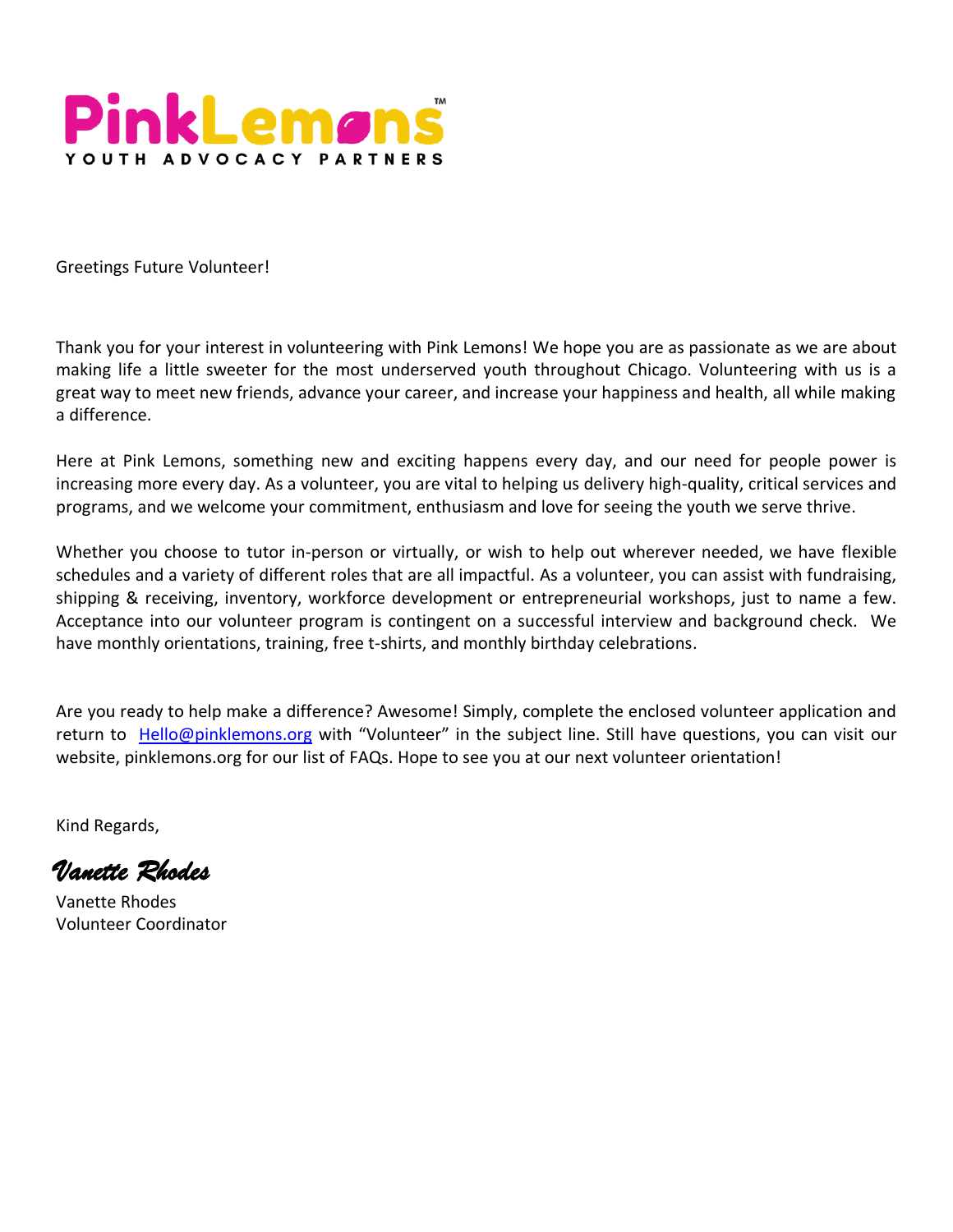

## **VOLUNTEER APPLICATION**

| Name:                                                                             |                          | Pronouns: |
|-----------------------------------------------------------------------------------|--------------------------|-----------|
| (First)                                                                           | (Last)                   |           |
| Address:                                                                          | City/State:              | Zip:      |
| Telephone #: (Home)                                                               | (Work)                   |           |
| <b>Email Address:</b><br>D.O.B.:                                                  |                          |           |
| IN CASE OF EMERGENCY CONTACT:                                                     |                          |           |
|                                                                                   | (Relationship)<br>(Name) |           |
| Phone #:                                                                          |                          |           |
| Do you have any medical conditions that you feel we should know about? Yes $\Box$ | No                       |           |
| If yes, please explain:                                                           |                          |           |
|                                                                                   |                          |           |
| EDUCATIONAL BACKGROUND:                                                           |                          |           |
| College<br>High School<br>$\blacksquare$                                          | Graduate School          |           |
| Other:                                                                            |                          |           |
| Area of Study:                                                                    |                          |           |
| Foreign Language (specify only if fluent):                                        |                          |           |
|                                                                                   |                          |           |
| <b>EMPLOYMENT BACKGROUND:</b>                                                     |                          |           |
| Most Recent Employer:                                                             |                          |           |
| Job Title:                                                                        |                          |           |
|                                                                                   |                          |           |
|                                                                                   |                          |           |
| pg. 1 Volunteer Application Pink Lemons, Nfp                                      |                          |           |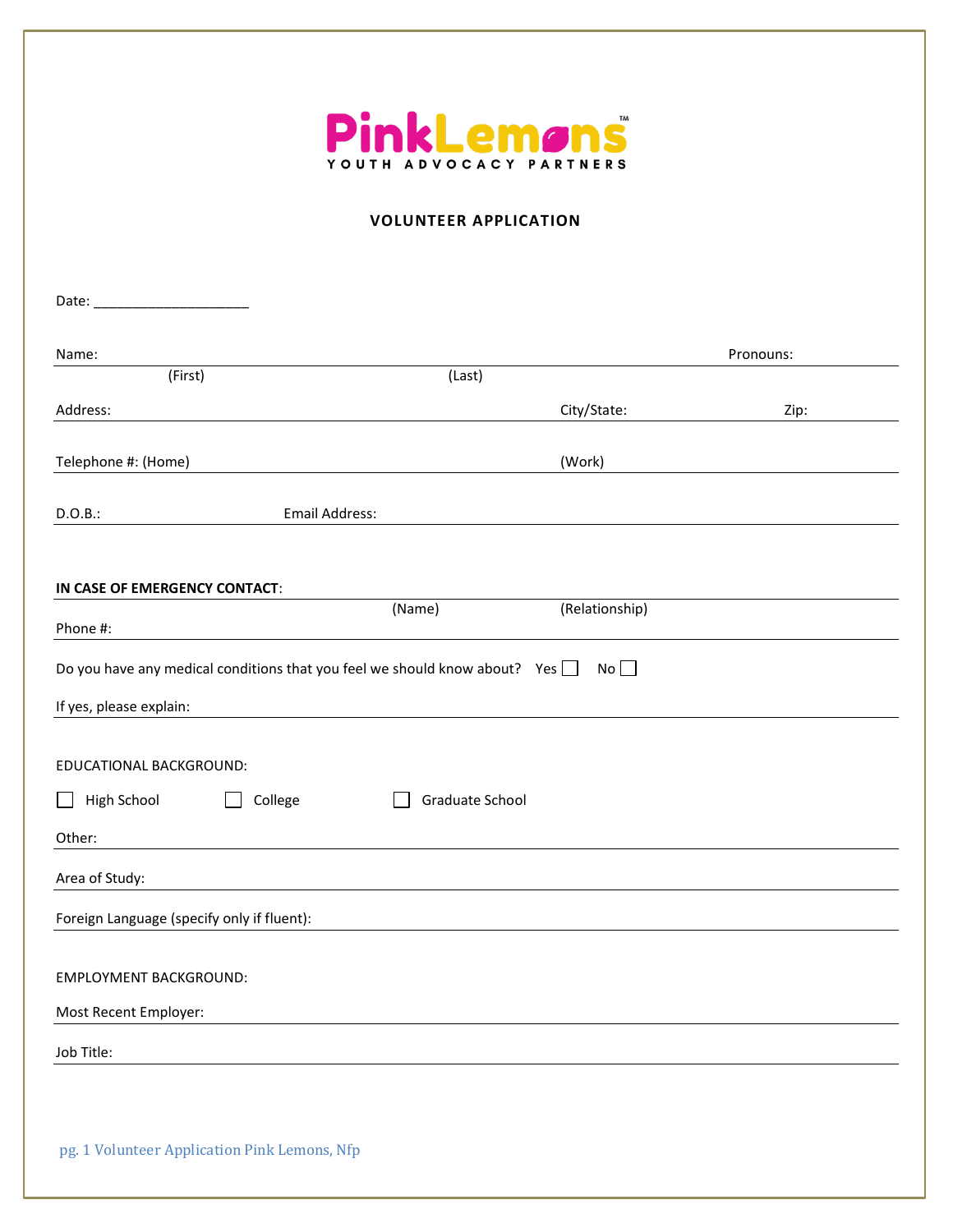REFERENCES:

| Name:<br>(1)                                                                                                                                 |                                             | Phone:                                                                                                                                                     |  |
|----------------------------------------------------------------------------------------------------------------------------------------------|---------------------------------------------|------------------------------------------------------------------------------------------------------------------------------------------------------------|--|
| Address:                                                                                                                                     |                                             | Relationship:                                                                                                                                              |  |
| (2)<br>Name:                                                                                                                                 |                                             | Phone:                                                                                                                                                     |  |
| Address:                                                                                                                                     |                                             | Relationship:                                                                                                                                              |  |
| <b>VOLUNTEER EXPERIENCE:</b>                                                                                                                 |                                             |                                                                                                                                                            |  |
|                                                                                                                                              |                                             |                                                                                                                                                            |  |
| AVAILABILITY:                                                                                                                                |                                             |                                                                                                                                                            |  |
| I would like to volunteer my services in the following area(s): (You may select more than one.)                                              |                                             |                                                                                                                                                            |  |
| Administrative<br>Mentoring<br>Education                                                                                                     | Inventory<br>Technology<br>Development      | Fundraising<br><b>Public Relations</b><br><b>Workforce Development</b>                                                                                     |  |
| I would prefer assignments on the following day (s): (You may select more than one.)                                                         |                                             |                                                                                                                                                            |  |
| Monday<br>Tuesday<br>Wednesday<br>Thursday                                                                                                   | Friday<br>Saturday<br>Sunday                |                                                                                                                                                            |  |
| I would prefer assignments during the following time period (s): (You may select more than one.)                                             |                                             |                                                                                                                                                            |  |
| WEEKDAYS:<br>Morning                                                                                                                         | Afternoon                                   | Evenings                                                                                                                                                   |  |
| WEEKENDS:<br>Morning                                                                                                                         | Afternoon                                   | Evenings                                                                                                                                                   |  |
| INTERESTS: (Check as many as you like)                                                                                                       |                                             |                                                                                                                                                            |  |
| <b>STEM</b><br>Youth Programs<br>Social Media<br><b>Financial Literacy</b><br><b>Special Events</b><br>Entrepreneur<br>PR/Media<br>Education |                                             | Marketing<br><b>Training</b><br><b>Visitor Services</b><br>Fundraising<br><b>Mental Wellness</b><br><b>Health &amp; Healing</b><br>Outreach<br>Development |  |
| SPECIAL SKILLS:                                                                                                                              |                                             |                                                                                                                                                            |  |
| Accounting<br>Art<br><b>Public Speaking</b><br>Photography<br>Microsoft Word<br>Sign Language<br>Spreadsheets<br>Storytelling                | Graphics<br>Research<br>Theatre<br>Outreach | <b>Board Experience</b><br>Yoga/Meditation<br><b>Creative Writing</b><br><b>Event Producer</b>                                                             |  |
| pg. 2 Volunteer Application Pink Lemons, Nfp                                                                                                 |                                             |                                                                                                                                                            |  |